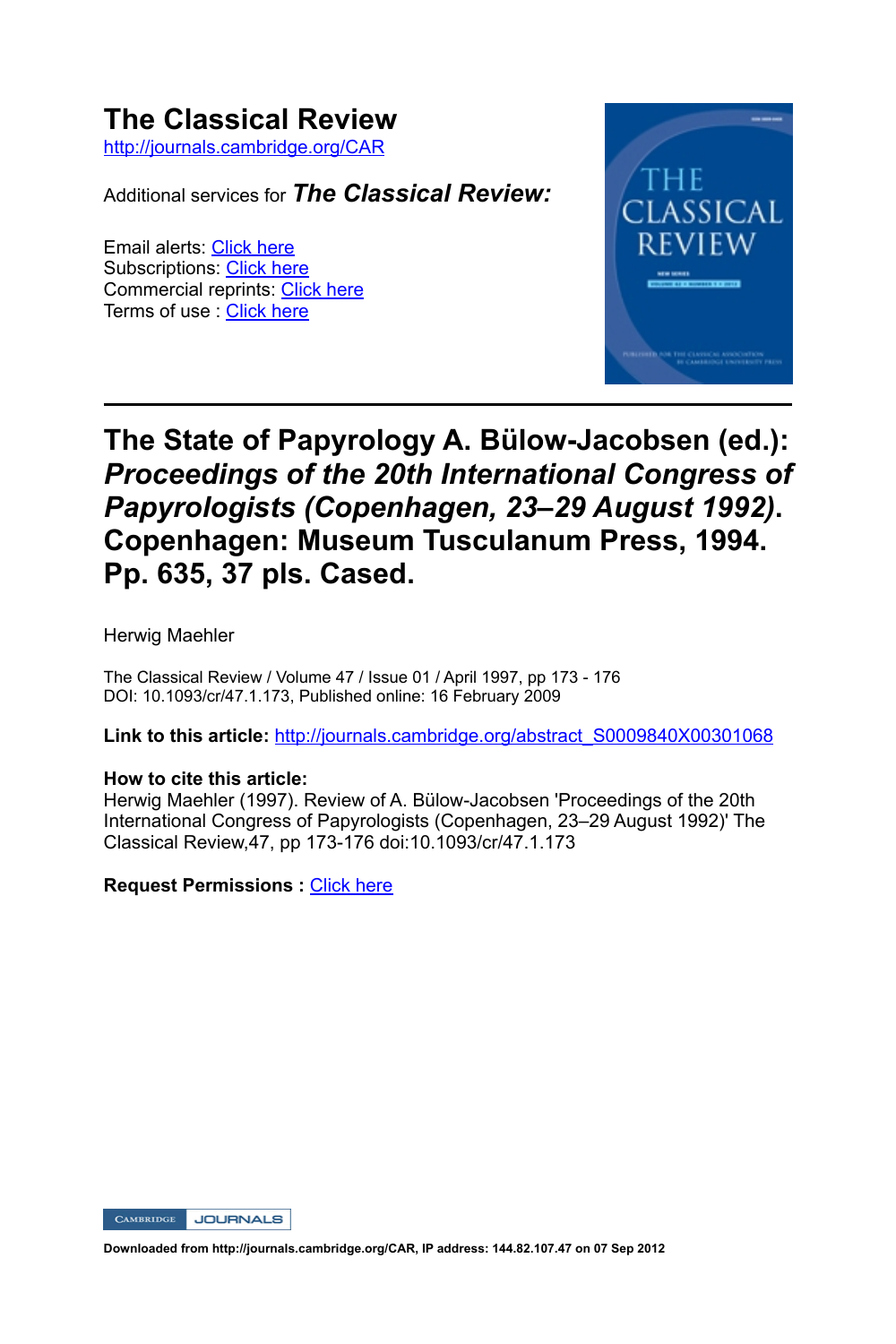tends to presuppose the representative nature of the evidence and introduces spurious confidence, whatever the intentions of the historian. This is a problem at the heart of the debate on conversion, where Wipszycka's doubts concerning B.'s linkage between nomenclature and religious affiliation and the 'certainties' of the measures can hardly be overcome by statistical means. Such issues will become an increasing problem as social and economic historians struggle with data even less suitable for quantification. B.'s discussion asserts a case but ultimately fails to grapple with the fundamental issue of what the historian does when forced to work with masses of obviously imperfect data.

B. concentrates on 'theories of the middle range', holding to the view that there is no acceptable 'substantive theory of history' (p. 3) and that a difference of approach affirms and celebrates the diversity of historians (p. 5), though it becomes progressively clear that B. would align himself with the so-called *Annales* school of thought, which emphasizes social materialism. B. describes this group as the 'cutting-edge [of] scholarship in twentieth-century historiography' and lauds their commitment to 'total history' (p. 112). It is clear how his work contributes to this school in its concerns with the 'deep structures' of societies and synchronic analysis of the extended period. Indeed, many ancient social and economic historians would affiliate themselves with this school. This cultural enterprise is, however, only one strand of current historiography; historians deriving inspiration from Foucault and others and represented most clearly in the historiography of the ancient world by Peter Brown are asking different questions of their material and offer answers less from quantification than cultural linkage and impressionistic treatments. B. does not face the challenges of this school or ask how papyri can contribute to their debates. The postmodern agenda is not easily addressed from papyrological data, but then neither, ultimately, is that of the *Annales* school. Yet these texts, these representations of people to the outside world, should allow us access to their cultural world, even if we must reconstruct it image by image and individual by individual, and even if the official nature of many of these texts presents substantial technical problems.

B. uses examples to illustrate what he regards as 'good practice' in the discipline and in so doing provides an accurate and useful snapshot of the work of a particular group of mainly British and American historians and makes the theoretical basis for their work explicit. This is a confident book, confident (justly) of the importance of the author within the discipline, confident of the approaches adopted, and confident of the direction of the discipline. But by concentrating on the 'theories of the middle range', B. avoids discussion of more fundamental issues. This is not a manifesto for change and I doubt whether it will alter the way people write history from texts.

*Royal Holloway, London* RICHARD ALSTON

## THE STATE OF PAPYROLOGY

A. BULOW-JACOBSEN (ed.): *Proceedings of the 20th International Congress of Papyrologists {Copenhagen, 23-29 August 1992).* Copenhagen: Museum Tusculanum Press, 1994. Pp. 635, 37 pis. Cased.

This volume contains 95 of about 120 papers read at the congress. Their arrangement in sections follows more or less that of the congress programme, which was divided into Thematic Sessions, Round Tables, Open Sessions, and Workshops. Each of the four Thematic Sessions was summed up by its chairman:

© Oxford University Press, 1997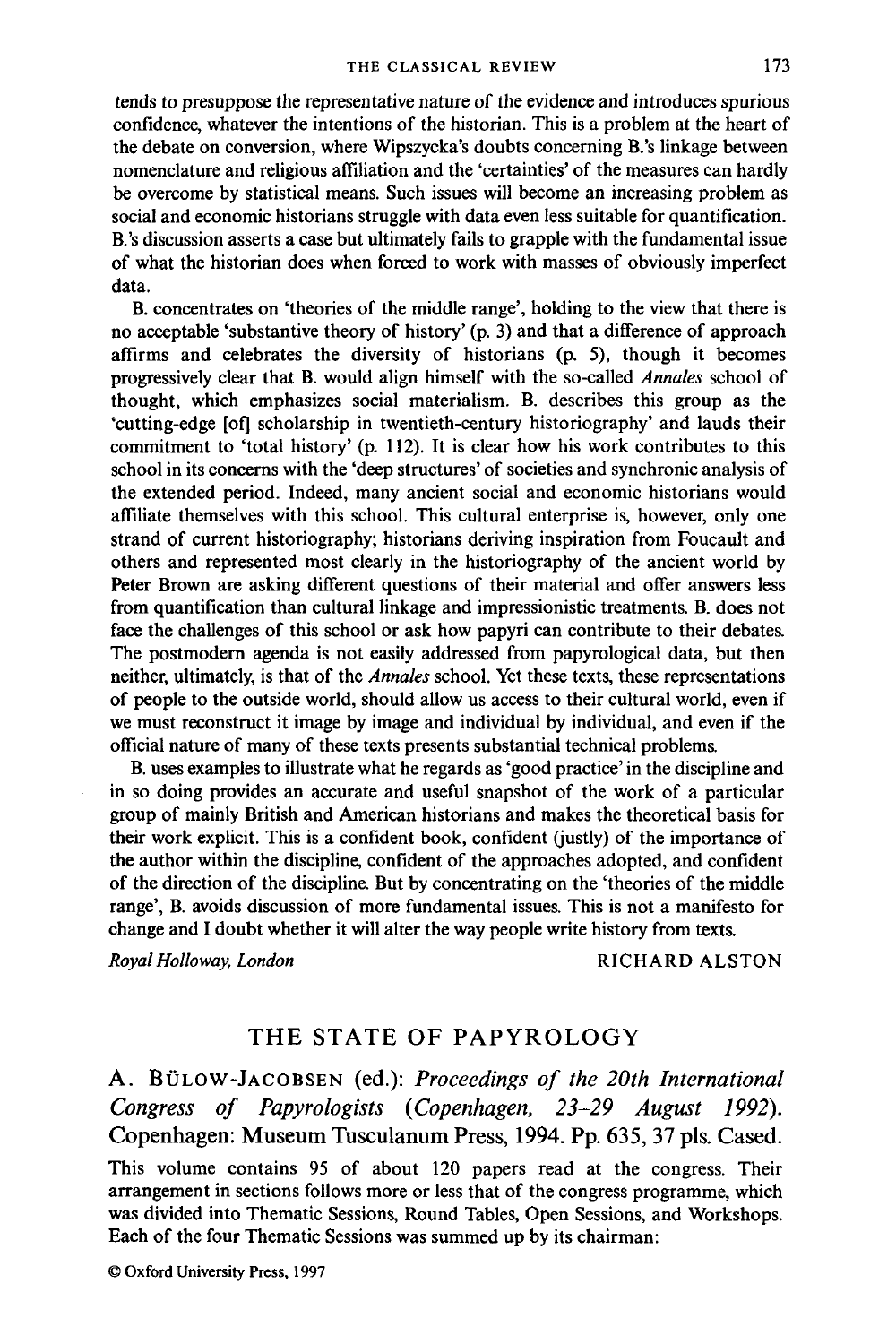(1) History of Papyrology and Directions for the Future: J. Bingen, 'D'avant-hier a demain' (pp. 42-7), starting with the *Charta Borgiana,* first pays tribute to the very first pioneers of what was much later called 'papyrology': Champollion, Letronne, and Peyron, whose achievements are highlighted by O. Montevecchi (pp. 25-34); he then replies to P. van Minnen, 'The Origin and Future of Papyrology: From Mommsen and Wilamowitz to the Present, from Altertumswissenschaft to Cultural Studies' (pp. 35-41) (a more detailed version of this paper has been published as 'The Century of Papyrology (1892-1992)' in *RASP* 30 [1993], 5-18), who stresses the need for papyrologists to pay more attention to the Egyptian environment which has produced the documentary and the literary papyri (and to add subject indices to their editions). Bingen agrees: unless papyrologists themselves see their texts 'dans un contexte differentiel et meme conflictuel de traditions,...d'insertion sociale et d'implication economique' they will continue to be sidelined and largely ignored by traditional classicists, epigraphists, and historians, as they were at the FIEC congress in 1974.

(2) Papyrology and the Study of Greek Language: S. Ebbesen (pp. 95-7) adds the name of A. Jannaris to the pioneers of 'Papyrologie und Sprachwissenschaft (1891-1906)' discussed by J. Kramer (pp. 71-80); with G. H. J. Horsley's 'Abecedarius of Desiderata for Future Study' (pp. 48-70), who stresses the need for editors of papyri to bear the interests and needs of specialists in other disciplines in mind, he disagrees on two points: (i) he would give the study of Christian and Jewish usage much lower priority; and (ii) he rejects the suggestion that editors should print supplements of gaps in italics or in a smaller font, advocating instead, in line with most editors' practice, 'a diplomatic transcription for the specialist, and a transcription in standardized orthography and with a minimum of critical squiggles for the rest of mankind' (p. 96). Taking up F. Montanari's amusing (depressing?) examples of ghost-words creeping into dictionaries ('Parole greche: le vie dai papiri ai dizionari', pp. 81-8), he draws attention to the lexicographical opportunities now offered by computers; he also argues that the present indicative is not the most suitable entry form for verbs, given that many verbs are only used in the aorist. H. Cadell, who was to have chaired this session but was unable to attend, had sent her responses in advance (pp. 89-94); she supports Horsley's suggestion for editors to add grammatical indices and does not share Ebbesen's reservations about Christian usage, but insists that an editor of papyri does not have to address *all* the linguistic, administrative, economic, social, or legal questions raised by his/her texts. She adds that more attention needs to be paid to semantic changes in the usage of words in papyri.

(3) The Contribution of the Papyri to the Study of Greek Literature: M. W. Haslam, 'Archaic and Hellenistic Poetry' (pp. 98-105), surveys the main discoveries. While our picture of early epic 'is still more of a blank than a picture', papyri of lyric poets, especially of Stesichorus, have deeply affected our perception of early Greek poetry. The other area of significant papyrological discoveries has been Hellenistic poetry; we can now see the relationship between Hellenistic and Latin poets in a new light. W. Luppe, 'Neue Erkenntnisse aus verlorenen Komodien, Tragodien und Satyrspielen' (pp. 106-10), draws attention to the numerous finds of papyri of Menander and Euripides and singles out the hypothesis to Cratinus' *Dionysalexandros* as particularly interesting. M. Manfredi, 'I papiri e la letteratura greca in prosa' (pp. 111-17), discusses philosophical texts and novels and points out how, for instance, papyri of Thucydides and Aeschines have altered our perception of the manuscript tradition. P. J. Parsons, 'Summing Up' (pp. 118-23), assesses the impact of literary papyri with regard to (i) textual criticism and the manuscript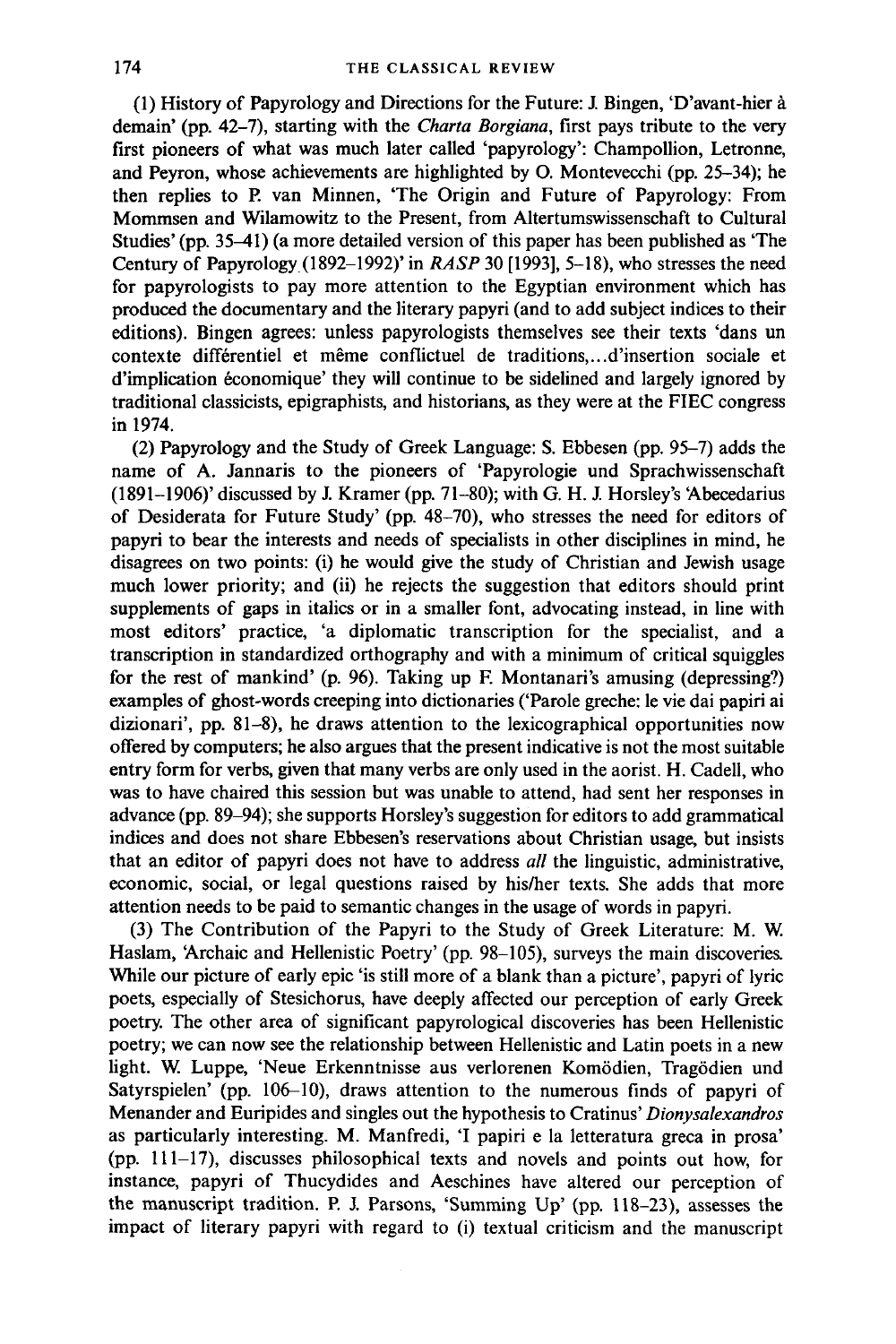transmission; (ii) the interpretation of texts; and (iii) literary history. He sees the papyrologist's trade like that of Goethe's wonder-dog: 'to eat broken glass and excrete diamonds'.

(4) Papyrology and Archaeology: T. Derda, 'Polish Excavations at Deir El-Naqlun 1986-91: Interdependence of Archaeology and Papyrology' (pp. 124-30), reports on the monastery Deir El-Naqlun in the Fayum. The excavation demonstrates impressively how fruitful close cooperation between archaeologists and papyrologists can be. It has yielded a substantial number of texts on papyrus, parchment, and paper in Arabic and Coptic, but predominantly in Greek, ranging from the fifth to the eighth century and later. C. Gallazzi, Trouvera-t-on encore des papyrus en 2042?' (pp. 131-5), launches an appeal to the foreign institutes and the Egyptian authorities to speed up excavations of sites which may hide papyri: the Assuan High Dam has led to a rise in the water table which now threatens to destroy all papyrus and other organic materials still buried in the ground. (On 29/8/1992, the Association Internationale de Papyrologues endorsed his recommendations and decided to use its resources 'to accelerate and encourage excavations in Egypt with the specific purpose of finding Greek and other papyri'.) D. W. Rathbone, 'Settlement and Society in Greek and Roman Egypt' (pp. 136-45), outlines a comprehensive programme for cooperation between archaeologists and papyrologists which could lead to a fuller understanding of the socio-economic contexts of the sites; he also stresses the need to compare the results with those from other areas of the Mediterranean and Near Eastern world. Summing up the session and endorsing its recommendations, H. Heinen, 'Papyri und Archaologie' (pp. 146-59), adds examples of papyri which have a bearing on archaeological topics *(BGU*423, *P.Lond.l9\2, CPR* XVII19).

Two 'Round Table' sessions focused on 'Literacy and Education' (pp. 160-92), with contributions by C. Lada, B. Legras, K. McNamee (with a new interpretation of the sixth century commentary on Pind. *Pyth*.1 in *P. Rain.* I  $23 = \text{Pack}^2$  1356), and S. P. Vleeming and W. J. Tait (both on the training of Demotic scribes), and on 'Egyptian Villages' (pp. 193-218): W. Clarysse on 'Jews in Trikomia', M. R. Falivene on the borders of the Heracleopolite nome, and A. E. Hanson on topography and the tax archive of Philadelphia.

There were rich pickings in the section on 'Documentary Texts' (pp. 219-83), most of them Ptolemaic: shipping documents (R. R. E. Cook), a second century *prosangelma* (N. Gonis), five texts from Theadelphia connected with the Ibis cult (H. Koskenniemi), more second century B.C. documents from two mummy cartonnage heads in Geneva (P. Schubert), a note on *P.Tebt.33* (A. M. F. W Verhoogt), and the first mention of the notorious Rabirius Postumus as *dioiketes* in a first century papyrus in Milan (C. Balconi). There are ostraca of the late first and second centuries A.D. in Strasbourg (P. Heilporn) and a list of names from the eastern desert (H. Cuvigny) as well as an intriguing private letter of the fourth century from the Dakhleh Oasis, mentioning the supply of a  $\pi \nu \alpha \kappa i \delta \omega \nu$  of ten wooden tablets to a *eXXrjviaTr)s...Kal avayvwarrjs navaTTixos* (J. Whitehorne), and two fifth-century documents: a receipt from the *υποδέκτης αννωνών* [επι] τόπων Μαύρων from Hermupolis (F. Mitthof) and a revised edition of *P. Col.* VIII 242, a fascinating letter highlighting the difficulties of collecting taxes in Karanis (J. R. Rea).

In the section on 'Literary Texts' (pp. 284-343), only two contributors offered new texts: W. Brashear, 'Literary and Sub-literary Papyri from Berlin', and A. Hurst, 'Un nouveau papyrus du premier hymne homerique'—this text, P.Gen.inv.432, from the same Ptolemaic mummy cartonnage as the documents described by P. Schubert, is perhaps the most exciting *new* text presented at this congress! The other contributions